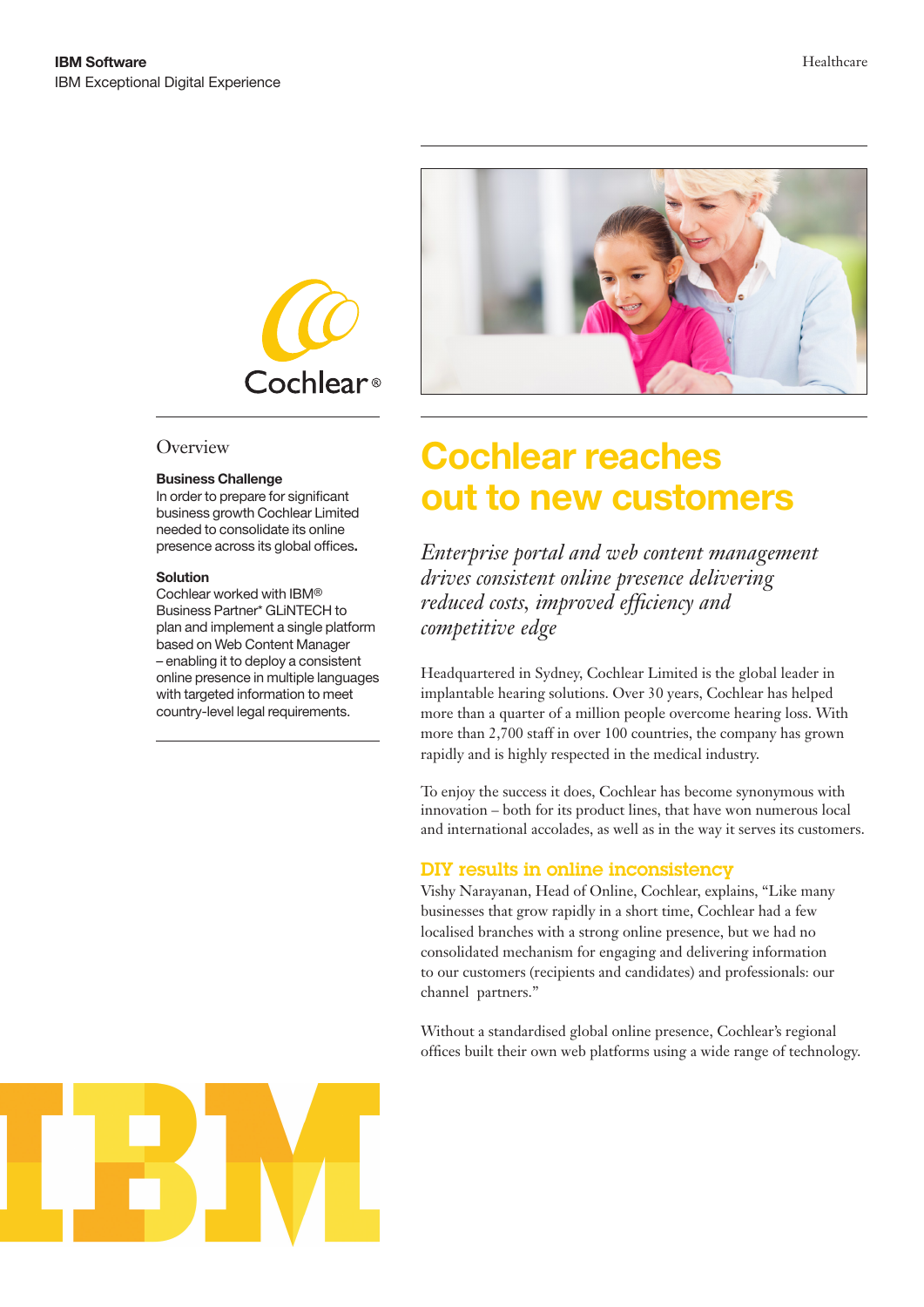## Business Benefits

- Significant costs savings and productivity gains from consolidation of 75 country websites to just 20
- Fast, secure, real-time updates creates a significant business advantage in a competitive global market
- Improved efficiency of serving candidates, recipients, clinicians and a range of other parties results in 15% increase in web traffic
- Improved ability to lock-down country specific content reduces risks of non-compliance

"We had close to 75 websites across multiple platforms. Some sites were managed by internal teams and others were outsourced; it was a challenge optimising our technology infrastructure, which meant it was costly and inefficient."

Content distribution and management processes had issues with consistency, making information sharing across the organisation difficult and time-consuming.

"We wanted to improve user experience with a consistent look and feel, better branding and using more intuitive interfaces. We needed to build an online business platform that other parts of the business such as marketing, could leverage to drive customer engagement – rather than each area creating and managing its own solution to satisfy the needs of each new project," Vishy Narayanan says.

## Trusted partner enables seamless transition

Cochlear was in the midst of rolling out IBM WebSphere Portal, so IBM was a natural choice for this project and to support the commitment to implementing a standardised web and content management platform.

According to Vishy Narayanan, "We needed a flexible solution to cater for our high availability, enterprise-level demands and cope with rapid change and since IBM was already used in other parts of the business we decided to stick with the same platform."

Following initial discussions, IBM recommended its Business Partner, GLiNTECH, to deliver an enterprise portal and related content management solution leveraging a shared infrastructure and providing a role-based single point of access for both content and web services.

Vishy Narayanan says, "We knew that the scale of this project was unprecedented, so we needed a partner with ready skills that were quick to deploy, and who could help us manage a roll-out across more than 24 countries in close 20 different languages."

GLiNTECH provided resources skilled in configuration of the IBM solution and integration into various back-end systems, through to development of content structures, sites, portlets and Service Oriented Architecture (SOA).

"The calibre of our GLiNTECH resources was excellent. GLiNTECH provided the perfect blend of expertise and strong relationships with technical professionals in the IBM Labs – who became an invaluable resource for us as we forged new ground", adds Vishy Narayanan.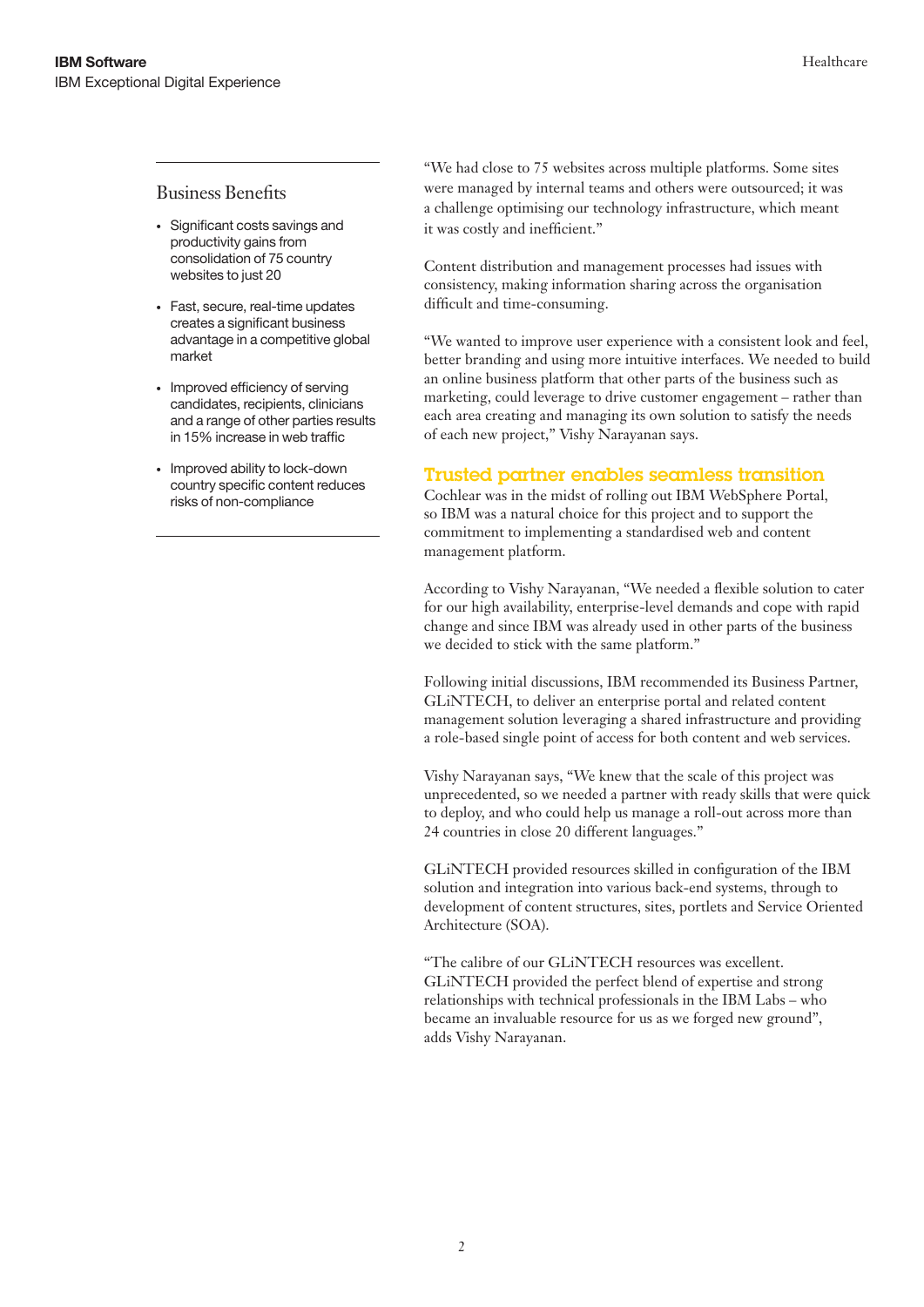## Solutions Components

#### **Software**

- IBM Web Content Manager®
- IBM WebSphere Portal®
- IBM Security Identity Manager®
- **IBM Security Access Manager** for Web®

#### **IBM Business Partner**

**GLINTECH** 

*"Cochlear has gone from a collection of 75 websites to just 20 – and we are continuously monitoring the number of our websites to ensure it meets business requirements. When we started out there was a lot of concern from our international teams that the final outcome would be inferior to the web platforms they had already created themselves – but the feedback so far has been positive and we continue to look for ways to optimise and improve the platform to deliver a better customer experience."*

Vishy Narayanan, Head of Online, **Cochlear** 

Deployment started with Cochlear's international site acting as a pilot. Vishy Narayanan says that this approach allowed his team to leverage what it learnt to tweak the deployment process for the other country sites. It was then able to migrate close to 20 country sites in the second phase, in under a year, which the organisation felt was a great result.

Training is key to managing such a large deployment so, in addition to initial familiarisation training on using the new platform, Narayanan and his team run weekly forums to share tips and ensure global stakeholders know how to optimise any new functionality to their best advantage.

# Consolidated strategy delivers multiple business benefits

The organisation has achieved what is believed to be a first for the medical devices industry – a single platform for a comprehensive, company-wide online strategy.

Vishy Narayanan says, "Cochlear has gone from a collection of 75 websites to just 20 – and we are continuously monitoring the number of our websites to ensure it meets business requirements. When we started out there was a lot of concern from our international teams that the final outcome would be inferior to the web platforms they had already created themselves – but the feedback so far has been positive and we continue to look for ways to optimise and improve the platform to deliver a better customer experience."

A key measurement for Cochlear is increased traffic to its websites. Vishy Narayanan says, "Preliminary results from user testing we ran in Australia and the UK shows a very positive 15% increase in web traffic. While the platform is just one part of the puzzle, I believe having consistent content and a uniform look and feel certainly impacted this very positive outcome."

An example involving a major new product launch, where Cochlear needed to have information about the product live across all country websites in a relatively short period, demonstrated that the challenge – which was significant under Cochlear's previous content management process proved easy enough on the new platform.

According to Vishy Narayanan, "The medical devices industry is heavily regulated, which means many Cochlear products are not available in all countries at the same time. In addition, the indications and specifications for any product must meet the different legislative requirements of individual countries. This was a critical success factor for us because, no matter how good the platform or the engagement is, it has to deliver what the business needs. With IBM and GLiNTECH's resources, we achieved what was needed – and on time."